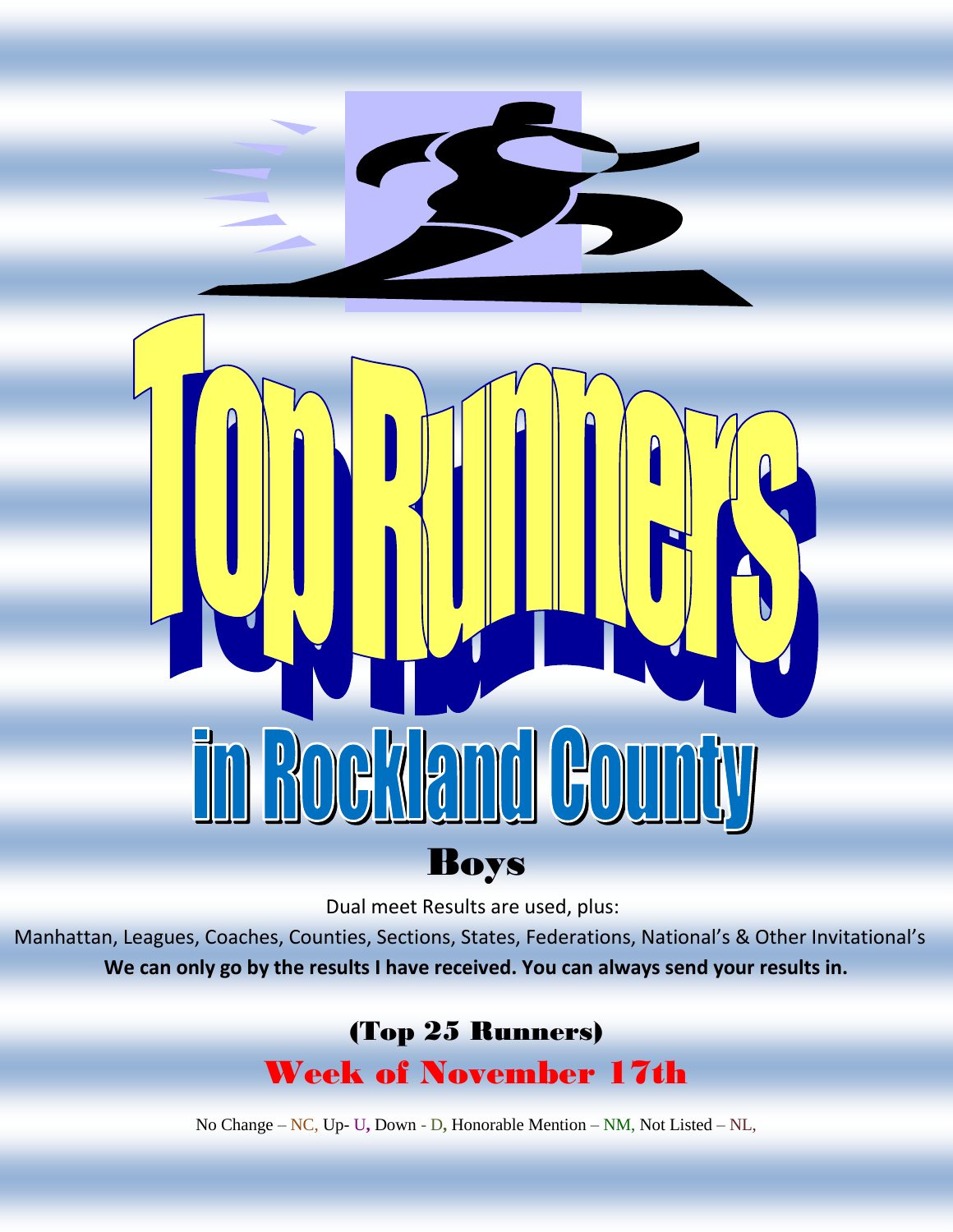## (1) Brian Cook (PR) SR

*Weeks in top 25: 10/12(1st), 10/19(NC), 10/26(NC), 11/2(NC), 11/9(NC), 11/17(NC),* **Dual Meet Results (He Beat): 9/7** W1 No Meet, **9/10** (5K) W2 Luke Gavigan (Tappan Zee), **9/17** W3 No Meet, **9/24** (5K) W4 No Results (Nanuet), **10/1** W5 David Gates, Ahmed Ahmed (Nyack), Adam Klein (Clarkstown South) **9/21/13 Queensbury Invit.** – (5K) **15:17.95** Queensbury, NY / **9/28/13 Fordham Prep #1 (4000m) – DNR** Van Cortlandt Park, NY / **10/5/13 NO MEET / 10/8/13 League 4B (3m):** - **15:20.55** (1st) Bear Mountain Park / **10/12/13 Manhattan (2 ½m):** – **12:34.6** (Varsity A, 2nd) Van Cortland Park / **10/19/13 Coaches (5K):** – **15:54.72** (Varsity 3, 1st) Bowdoin Park / **10/24/13 Rockland County (3m):** – **15:17.54** (Varsity 1st) Bear Mountain Park / **11/1/13 Sections: Class B (5K):** - **16:15.71** (Varsity B, 1st) Bowdoin Park / **11/9/13 State Meet: Class B (5K):** – **15:19.8** (Varsity B, 3rd) Queensbury, NY **11/16/13 Federation Meet (5K): - 15:45.20** (Varsity, 1st) Bowdoin Park / **11/30/13 NXN Regional's (5K):** - Bowdoin Park

### (2) Luke Gavigan (TZ) JR

*Weeks in top 25: 10/12(2nd), 10/19(NC), 10/26(NC), 11/2(NC), 11/9(NC), 11/17(NC),* **Dual Meet Results (He Beat): 9/7** W1 No Meet, **9/10** (5K) W2 Ben McDermott (Pearl River), **9/17** (2.5m) W3 Kyle Chesterman (Nanuet), **9/24** (2.5m) W4 David Gates (Nyack), Tim Boston (Suffern), **9/21/13 Queensbury Invit.** – (5K) **15:38.96** Queensbury, NY / **9/28/13 Six Flags Wild Safari (5K)** – **16:05.38** Jackson, NJ **10/5/13 NO MEET / 10/8/13 League 4B (3m):** - **15:38.95** (2nd) Bear Mountain Park / **10/12/13 Manhattan (2 ½m):** – **12:47.9** (Varsity B 2nd) Van Cortland Park / **10/19/13 Coaches (5K):** – **16:30.64** (Varsity 1, 1st) Bowdoin Park / **10/24/13 Rockland County (3m):** – **15:23.47** (Varsity 2nd) Bear Mountain Park / **11/1/13 Sections: Class B (5K):** - **16:37.40** (Varsity B, 2nd) Bowdoin Park / **11/9/13 State Meet: Class B (5K):** – **15:37.0** (Varsity B, 4th) Queensbury, NY **11/16/13 Federation Meet (5K): - 16:19.10** (Varsity, 13th) Bowdoin Park / **11/30/13 NXN Regional's (5K):** - Bowdoin Park

#### (3) Liam Burke (TZ) JR

*Weeks in top 25: 10/12(4th), 10/19(NC), 10/26(3th U), 11/2(NC), 11/9(NC), 11/17(NC),* **Dual Meet Results (He Beat): 9/7** W1 No Meet, **9/10** (5K) W2 Brandon Ilie (Pearl River), **9/17** (2.5m) W3 Kyle Chesterman (Nanuet), **9/24** (2.5m) W4 David Gates (Nyack), Tim Boston (Suffern), **9/21/13 Queensbury Invit.** – (5K) **16:16.84** Queensbury, NY / **9/28/13 Six Flags Wild Safari (5K)** – **16:27.17** Jackson, NJ **10/5/13 NO MEET / 10/8/13 League 4B (3m):** - **16:00.40** (3rd) Bear Mountain Park / **10/12/13 Manhattan (2 ½m):** – **13:08.9** (Varsity B 6th) Van Cortland Park / **10/19/13 Coaches (5K):** – **17:03.55** (Varsity 1, 3rd) Bowdoin Park / **10/24/13 Rockland County (3m):** – **15:34.11** (Varsity 3rd) Bear Mountain Park / **11/1/13 Sections: Class B (5K):** - **16:53.75** (Varsity B, 3rd) Bowdoin Park / **11/9/13 State Meet: Class B (5K):** – **16:12.2** (Varsity B, 26th) Queensbury, NY **11/16/13 Federation Meet (5K): - 16:45.00** (Varsity, 45th) Bowdoin Park / **11/30/13 NXN Regional's (5K):** - Bowdoin Park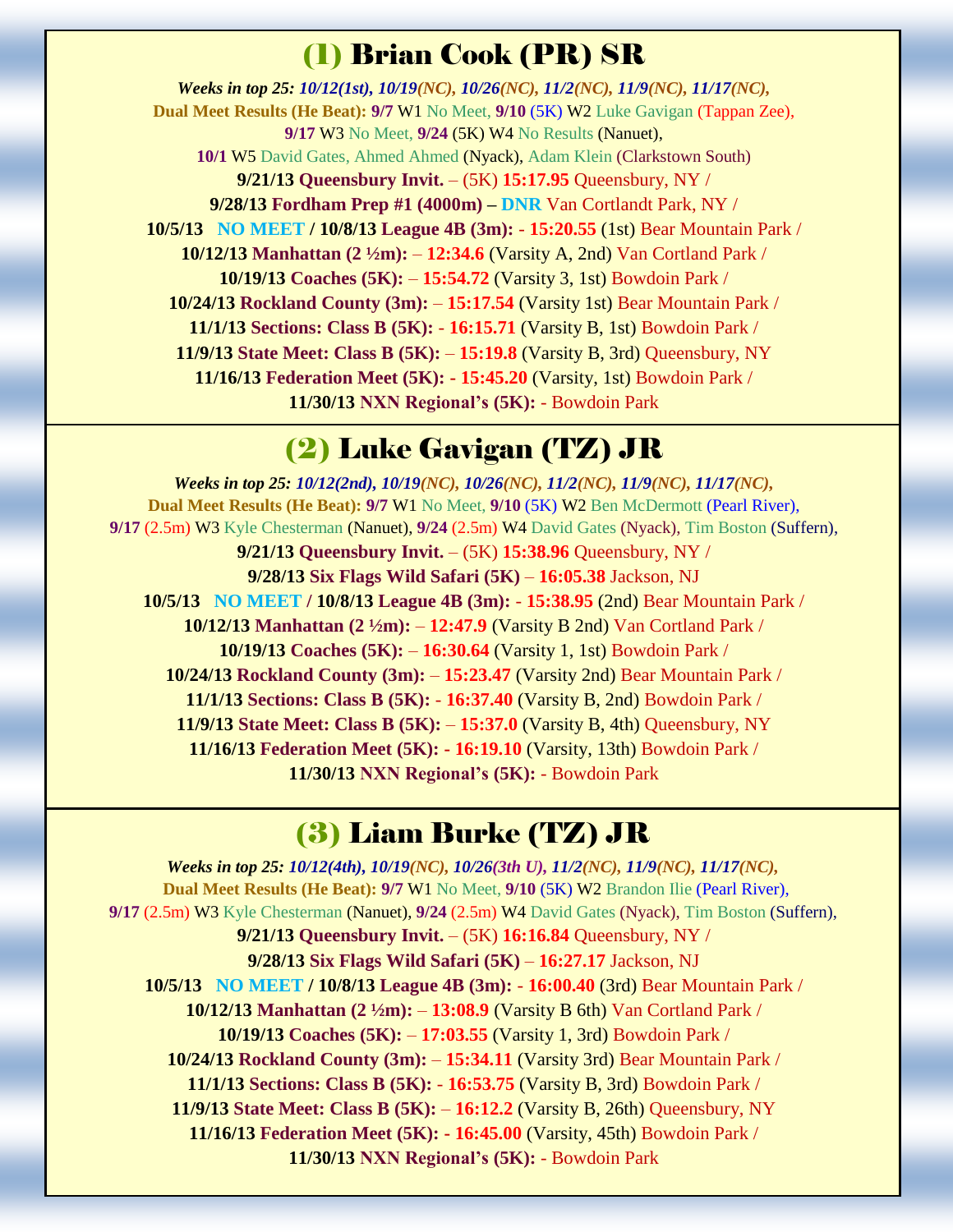# (4) Liam Purdy (NR) SR

*Weeks in top 25: 10/12(3rd), 10/19(NC), 10/26(4th D), 11/2 (NC), 11/9(NC), 11/17(NC),* **Dual Meet Results (He Beat): 9/7** (3m) W1 No Results (Suffern), **9/10** (5K) W2 DNR, **9/17** (3m) W3 Alex Vignali (Clarkstown North), **9/24** W4 No Meet, **9/21/13 Queensbury Invit. (5K)** – **16:04.21** Queensbury, NY/ **9/28/13 Red Raider Run (5K):** – **16:32.80** Anthony Wayne Park / **10/5/13 Great American XC Festival (5K)** – **16:06.9** Cary, North Carolina / **10/8/13 League 4A (3m):** - **15:57.97** (1st) Bear Mountain Park / **10/12/13 Manhattan (2 ½m):** – **12:59.8** (Varsity E 7th) Van Cortland Park / **10/19/13 Coaches (5K):** – **DNR** Bowdoin Park / **10/24/13 Rockland County (3m):** – **15:55.66** (Varsity 4th) Bear Mountain Park / **11/1/13 Sections: Class A (5K):** - **16:54.79** (Varsity A, 3rd) Bowdoin Park / **11/9/13 State Meet: Class A (5K):** – **16:15.6** (Varsity A, 46th) Queensbury, NY **11/16/13 Federation Meet (5K): - 16:49.70** (Varsity, 50th) Bowdoin Park / **11/30/13 NXN Regional's (5K):** - Bowdoin Park

#### (5) Vinny Vazquez (NR) SR

*Weeks in top 25: 10/12(5th), 10/19(NC), 10/26(NC), 11/2(6thD), 11/9(5thU), 11/17(NC),* **Dual Meet Results (He Beat): 9/7** (3m) W1 Tim Boston (Suffern), **9/10** (5K) W2 **DNR, 9/17** (3m) W3 Alex Vignali (Clarkstown North), **9/24** W4 No Meet, **9/21/13 Queensbury Invit. (5K)** – **16:35.49** Queensbury, NY/ **9/28/13 Red Raider Run (5K)** – **16:27.59** Anthony Wayne Park / **10/5/13 Great American XC Festival (5K)** – **16:32.5** Cary, North Carolina / **10/8/13 League 4A (3m):** - **16:14.64** (2nd) Bear Mountain Park / **10/12/13 Manhattan (2 ½m):** – **13:18.3** (Varsity E 16th) Van Cortland Park / **10/19/13 Coaches (5K):** – **DNR** Bowdoin Park / **10/24/13 Rockland County (3m):** – **15:52.41** (Varsity 5th) Bear Mountain Park / **11/1/13 Sections: Class A (5K):** - **17:21.70** (Varsity A, 8th) Bowdoin Park / **11/9/13 State Meet: Class A (5K):** – **15:39.8** (Varsity A, 18th) Queensbury, NY **11/16/13 Federation Meet (5K): - 17:10.90** (Varsity, 76th) Bowdoin Park / **11/30/13 NXN Regional's (5K):** - Bowdoin Park

#### (6) Kyle Chesterman (Nanuet) SR

*Weeks in top 25: 10/12(6th), 10/19(NC), 10/26(NC), 11/2(5thU), 11/9(6thD),* **Dual Meet Results (He Beat): 9/7** W1 No Meet, **9/10** (5K) W2 David Gates (Nyack), Ahmed Ahmed (Nyack), **9/17** (2.5m) W3 Flannan Hehier (Tappan Zee), **9/24** (5K) W4 No Results (Nanuet), **9/21/13 Suffern Invit (3m):** - **16:04.49** Bear Mountain Park / **9/28/13 Herrmann XC Invit (5K) – 17:11.3** Utica, NY / **10/5/13 NO MEET / 10/8/13 League 4B (3m):** - **16:04.53** (4th) Bear Mountain Park / **10/12/13 Manhattan (2 ½m):** – **13:31.7** (Varsity F 8th) Van Cortland Park / **10/19/13 Coaches (5K):** – **17:01.18** (Varsity 4, 3rd) Bowdoin Park / **10/24/13 Rockland County (3m):** – **15:56.56** (Varsity 6th) Bear Mountain Park / **11/1/13 Sections: Class B (5K):** - **17:05.91** (Varsity B, 4th) Bowdoin Park / **11/9/13 State Meet: Class B (5K):** – **16:26.5** (Varsity B, 47th) Queensbury, NY **11/16/13 Federation Meet (5K): - DNR** Bowdoin Park / **11/30/13 NXN Regional's (5K):** - Bowdoin Park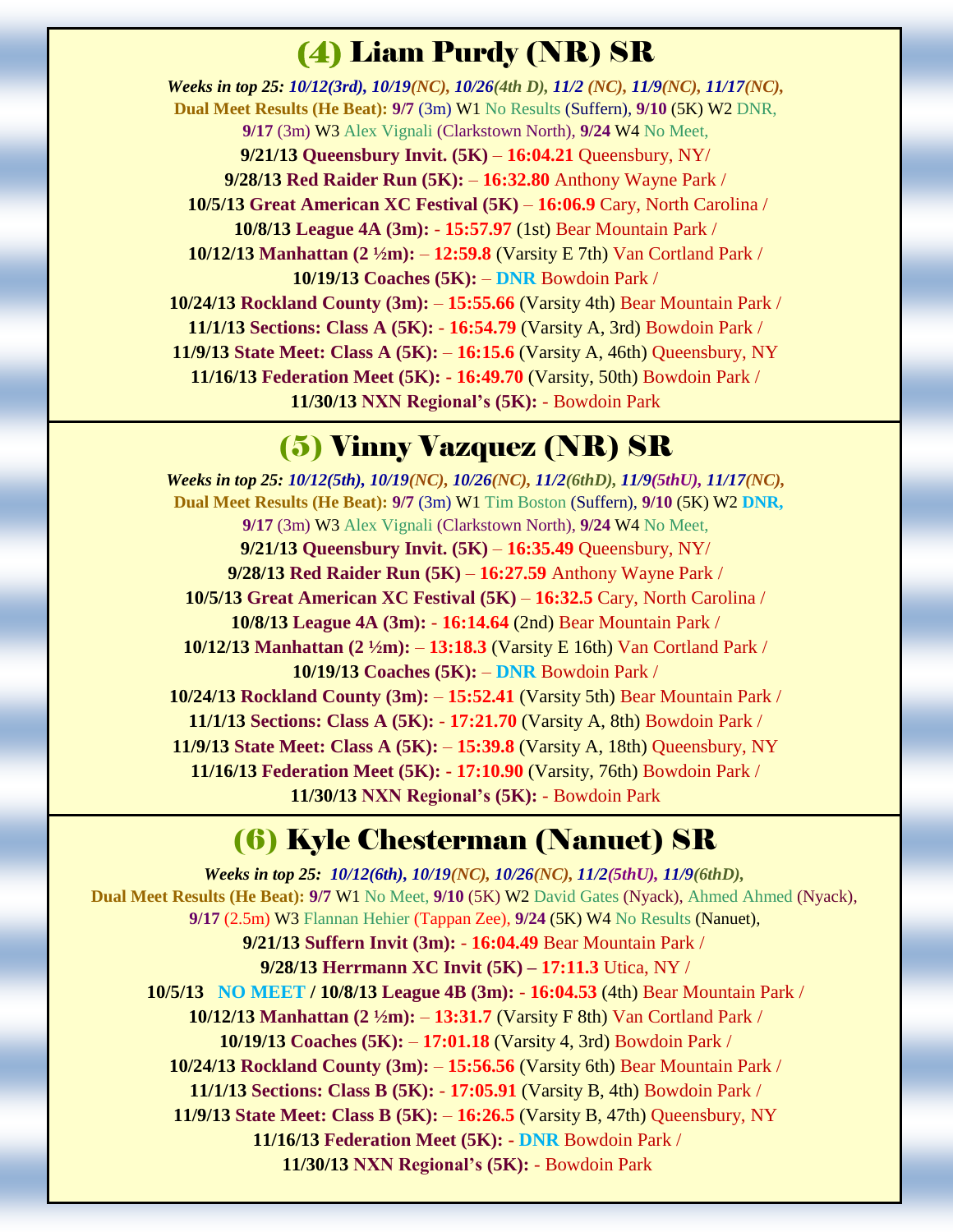# (7) David Gates (Nyack) SR

*Weeks in top 25: 10/12(10th), 10/19(NC), 10/26(11th D), 11/2(10thU), 11/9(7thU),* **Dual Meet Results (He Beat): 9/7** (3m) W1 Tim Boston (Suffern), Richard Stephens (North Rockland), **9/10** (5K) W2 Ryan Brennan (Nanuet), **9/17** (5K) W3 Michael Waldrom (Albertus Magnus), **9/24** (2.5m) W4 Tim Boston (Suffern), Flannan Hehir (Tappan Zee), **10/1** (5K) W5 Brandon Ilie (Pearl River), Adam Klein (Clarkstown South), **9/21/13 Suffern Invit (3m):** - **16:17.42** Bear Mountain Park / **9/28/13 Six Flags Wild Safari (5K)** – **16:40.31** Jackson, NJ **10/5/13 Bear Classic (5K)** – **16:29.0** Brewster NY/ **10/8/13 League 4B (3m):** - **16:14.71** (6th) Bear Mountain Park / **10/12/13 Manhattan (2 ½m):** – **DNR** Van Cortland Park / **10/19/13 Coaches (5K):** – **17:24.50** (Varsity 3, 11th) Bowdoin Park / **10/24/13 Rockland County (3m):** – **16:42.21** (Varsity 21st) Bear Mountain Park / **11/1/13 Sections: Class B (5K):** - **17:07.67** (Varsity B, 5th) Bowdoin Park / **11/9/13 State Meet: Class B (5K):** – **16:15.8** (Varsity B, 31st) Queensbury, NY **11/16/13 Federation Meet (5K): - DNR** Bowdoin Park / **11/30/13 NXN Regional's (5K):** - Bowdoin Park

#### (8) Mike Mahoney (PR) JR

*Weeks in top 25: 10/12(7th), 10/19(NC), 10/26(NC), 11/2 (NC), 11/9(8thD),* **Dual Meet Results (He Beat): 9/7** W1 No Meet, **9/10** (5K) W2 Liam Burke (Tappan Zee), **9/17** W3 No Meet, **9/24** (5K) W4 No Results (Nanuet), **10/1** (5K) W5 David Gates, Ahmed Ahmed (Nyack), Adam Klein (Clarkstown South), **9/21/13 Queensbury Invit** – (5K) **16:26.88** Queensbury, NY / **9/28/13 Fordham Prep #1 (4000m) – DNR** Van Cortlandt Park, NY / **10/5/13 NO MEET / 10/8/13 League 4B (3m):** - **16:11.67** (5th) Bear Mountain Park / **10/12/13 Manhattan (2 ½m):** – **13:30.2** (Varsity A 18th) Van Cortland Park / **10/19/13 Coaches (5K):** – **16:56.48** (Varsity 3, 6th) Bowdoin Park / **10/24/13 Rockland County (3m):** – **16:03.98** (Varsity 7th) Bear Mountain Park / **11/1/13 Sections: Class B (5K):** - **17:08.23** (Varsity B, 6th) Bowdoin Park / **11/9/13 State Meet: Class B (5K):** – **16:18.3** (Varsity B, 35th) Queensbury, NY/ **11/16/13 Federation Meet (5K): - DNR** Bowdoin Park / **11/30/13 NXN Regional's (5K):** - Bowdoin Park

# (9) Assad Jeffrey (NR) SR

*Weeks in top 25: 10/12(8th), 10/19(NC), 10/26(NC), 11/2(9thD), 11/9(10thD), 11/17(9thU),* **Dual Meet Results (He Beat): 9/7** (3m) W1 Tim Boston (Suffern), David Gates (Nyack), Ahmed Ahmed (Nyack), **9/10** (3m) W2 DNR, **9/17** (2.5m) W3 Alex Vignali (Clarkstown North), **9/24** W4 No Meet, **9/21/13 Queensbury Invit. (5K)** – **16:36.71** Queensbury, NY/ **9/ 28/13 Red Raider Run (5K)** – **16:44.93** Anthony Wayne Park / **10/5/13 Great American XC Festival (5K)** – **16:25.70** Cary, North Carolina / **10/8/13 League 4A (3m):** - **16:27.25** (3rd) Bear Mountain Park / **10/12/13 Manhattan (2 ½m):** – **13:42.4** (Varsity E 37th) Van Cortland Park / **10/19/13 Coaches (5K):** – **DNR** Bowdoin Park / **10/24/13 Rockland County (3m):** – **16:16.79** (Varsity 9th) Bear Mountain Park / **11/1/13 Sections: Class A (5K):** - **17:31.28** (Varsity A, 14th) Bowdoin Park / **11/9/13 State Meet: Class A (5K):** – **16:26.9** (Varsity A, 54th) Queensbury, NY **11/16/13 Federation Meet (5K): - 17:29.10** (Varsity, 109th) Bowdoin Park / **11/30/13 NXN Regional's (5K):** - Bowdoin Park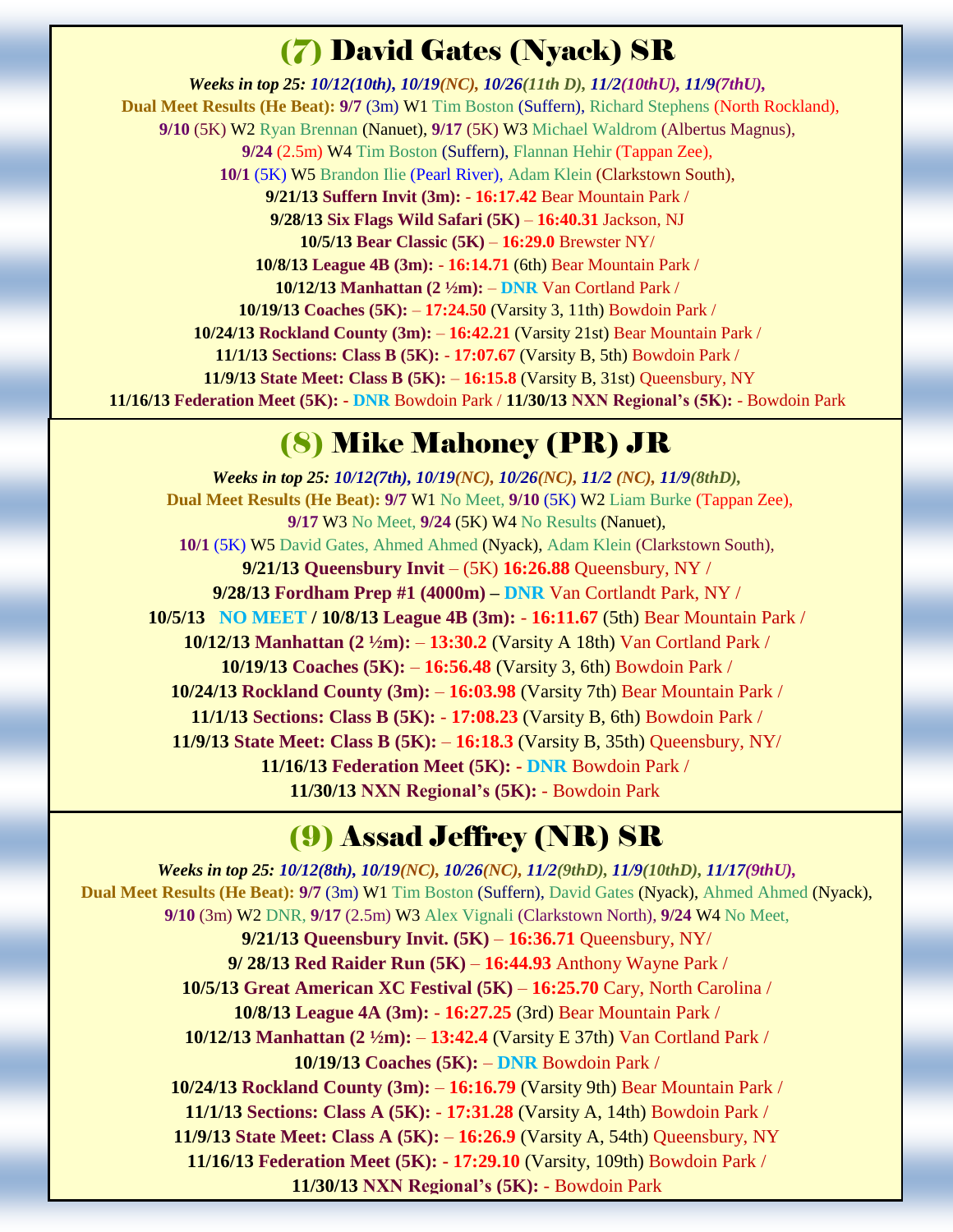# (10) Tim Boston (Suffern) SR

*Weeks in top 25: 10/12(11th), 10/19(NC), 10/26(9th U), 11/2(8thU), 11/9(9thD), 11/17(10thD),* **Dual Meet Results (He Beat): 9/7** (3m) W1 Richard Stephens (North Rockland), Ahmed Ahmed (Nyack), **9/10** (2.5m) W2 (Clarkstown North), **9/17** (3m) W2 Adam Klein (Clarkstown South), **9/24** (2.5m) W4 Pat Flangnan (Tappan Zee), Jamar Ortega (Nyack), **9/21/13 Suffern Invit (3m):** - **16:24.06** Bear Mountain Park / **9/28/13 Ocean State Invit (5K) – 16:49.11** Goddard Park, Warwick, Rhode Island / **10/4/13 Paul Short (5K)** – **Extreme Heat (Cancelled)** Lehigh University, Pa / **10/8/13 League 4A (3m):** - **DNR** Bear Mountain Park / **10/12/13 Manhattan (2 ½m):** – **13:35.8** (Varsity G, 16th) Van Cortland Park / **10/19/13 Coaches (5K):** – **17:32.98** (Varsity 3, 14th) Bowdoin Park / **10/24/13 Rockland County (3m):** – **16:14.13** (Varsity 8th) Bear Mountain Park / **11/1/13 Sections: Class A (5K):** - **17:30.11** (Varsity A, 13th) Bowdoin Park / **11/9/13 State Meet: Class A (5K):** – **DNR** Queensbury, NY **11/16/13 Federation Meet (5K): - DNR** Bowdoin Park / **11/30/13 NXN Regional's (5K):** - Bowdoin Park

# (11) Patrick Flanagan (TZ) SR

*Weeks in top 25: 10/12(14th), 10/19(NC), 10/26(NC), 11/2(NC), 11/9(NC), 11/17(11thU),* **Dual Meet Results (He Beat): 9/7** W1 No Meet, **9/10** (5K) W2 Domenic Fortino (Pearl River), **9/17** (2.5m) W3 Ryan Brennan (Nanuet), **9/24** (2.5m) W4 Jeremy Solomon (Suffern), Jamar Ortega (Nyack), **9/21/13 Queensbury Invit. (5K)** – **17:00.41** Queensbury, NY/ **9/28/13 Six Flags Wild Safari (5K)** – **17:07.66** Jackson, NJ **10/5/13 NO MEET / 10/8/13 League 4B (3m):** - **16:45.29** (12th) Bear Mountain Park / **10/12/13 Manhattan (2 ½m):** – **13:58.8** (Varsity B 42nd) Van Cortland Park / **10/19/13 Coaches (5K):** – **17:37.39** (Varsity 1, 7th) Bowdoin Park / **10/24/13 Rockland County (3m):** – **16:28.24** (Varsity 13th) Bear Mountain Park / **11/1/13 Sections: Class B (5K):** - **17:20.58** (Varsity B, 10th) Bowdoin Park / **11/9/13 State Meet: Class B (5K):** – **16:29.3** (Varsity B, 49th) Queensbury, NY **11/16/13 Federation Meet (5K): - 17:23.40** (Varsity, 96th) Bowdoin Park / **11/30/13 NXN Regional's (5K):** - Bowdoin Park

# (12) James Camillieri (Nanuet) SR

*Weeks in top 25: 10/12 (18th), 10/19(NC), 10/26(10th U), 11/2(11thD), 11/9(NC), 11/17(12thD),* **Dual Meet Results (He Beat): 9/7** W1 No Meet, **9/10** (5K) W2 James Ortega (Nyack), **9/17** (2.5m) W3 TJ Russell (Tappan Zee), **9/24** (3m) W4 No Results (Nanuet), **9/21/13 Suffern Invit (3m):** - **16:37.25** Bear Mountain Park **9/28/13 Herrmann XC Invit (5K): – 17:47.8** Utica, NY / **10/5/13 NO MEET / 10/8/13 League 4B (3m):** - **16:33.94** (8th) Bear Mountain Park / **10/12/13 Manhattan (2 ½m):** – **13:59.7** (Varsity F, 30th) Van Cortland Park / **10/19/13 Coaches (5K):** – **17:31.00** (Varsity 4, 11th) Bowdoin Park / **10/24/13 Rockland County (3m):** – **16:19.57** (Varsity 10th) Bear Mountain Park / **11/1/13 Sections: Class B (5K):** - **17:36.52** (Varsity B, 16th) Bowdoin Park / **11/9/13 State Meet: Class B (5K):** – **DNR** Queensbury, NY **11/16/13 Federation Meet (5K): - DNR** Bowdoin Park / **11/30/13 NXN Regional's (5K):** - Bowdoin Park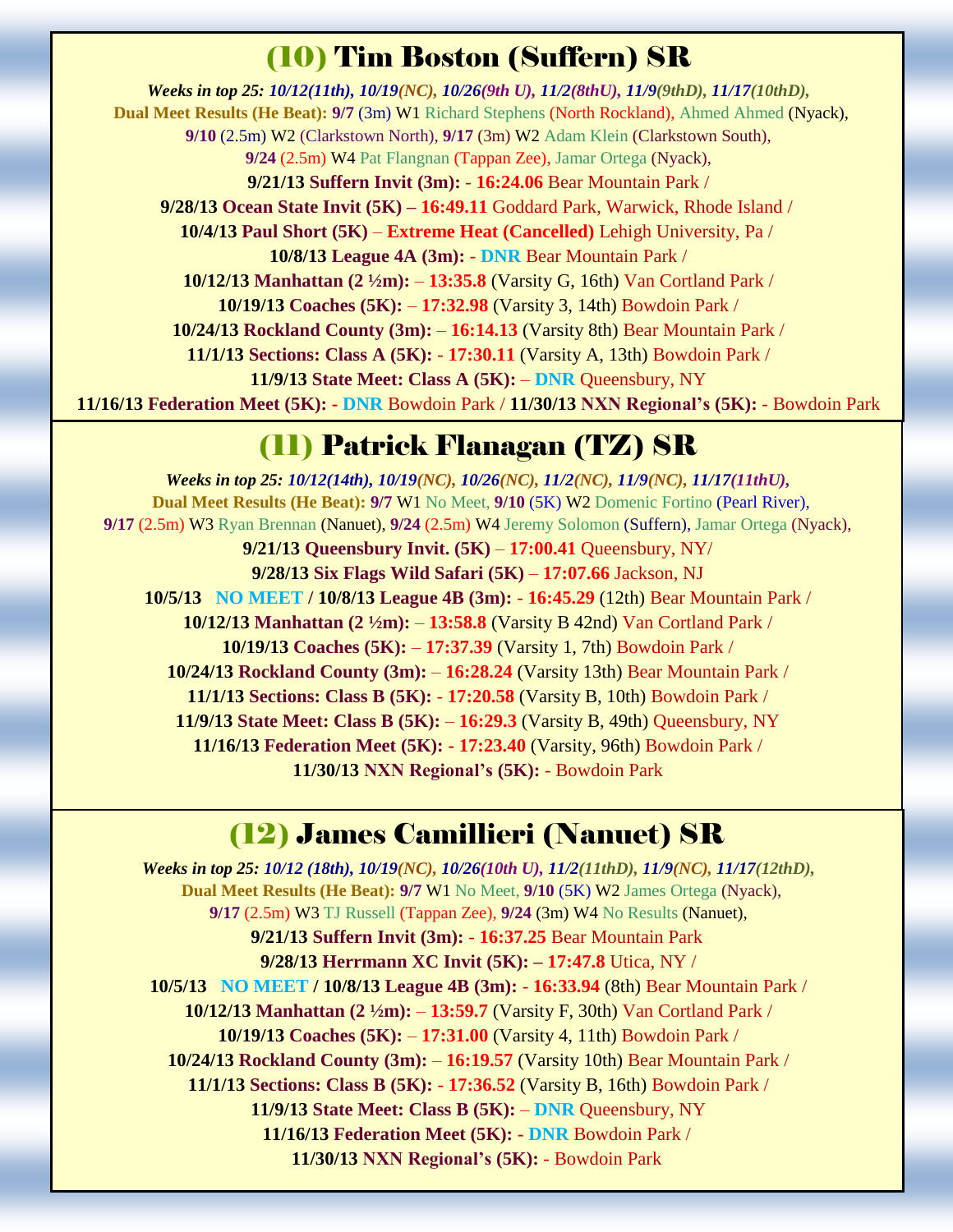#### (13) Brandon Ilie (PR) SR

*Weeks in top 25: 10/12(9th), 10/19(NC), 10/26(12th D), 11/2(NC), 11/9(NC), 11/17(13thD),* Dual Meet Results (He Beat): **9/7** W1 No Meet, **9/10** (5K) W2 Ryan Tsang (Tappan Zee), **9/17** W3 No Meet, **9/24** (5K) W4 No Results (Nanuet), **10/1** W5 Ahmed Ahmed (Nyack), Adam Klein (Clarkstown South), **9/21/13 Queensbury Invit. (5K)** – **16:47.07** Queensbury, NY/ **9/28/13 Fordham Prep #1 (400m) – DNR** Van Cortlandt Park, NY / **10/5/13 NO MEET / 10/8/13 League 4B (3m):** - **16:27.01** (7th) Bear Mountain Park / **10/12/13 Manhattan (2 ½m):** – **13:49.7** (Varsity A 37th) Van Cortland Park / **10/19/13 Coaches (5K):** – **17:36.37** (Varsity 3, 17th) Bowdoin Park / **10/24/13 Rockland County (3m):** – **16:20.23** (Varsity 11th) Bear Mountain Park / **11/1/13 Sections: Class B (5K):** - **17:40.55** (Varsity B, 17th) Bowdoin Park / **11/9/13 State Meet: Class B (5K):** – **DNR** Queensbury, NY **11/16/13 Federation Meet (5K): - DNR** Bowdoin Park / **11/30/13 NXN Regional's (5K):** - Bowdoin Park

# (14) Stephen Schnalzer (NR) SR

*Weeks in top 25: 10/12(12th), 10/19(NC), 10/26(13th D), 11/2(NC), 11/9(NC), 11/17(14thD),* **Dual Meet Results (He Beat): 9/7** (3m) W1 Steven Cho (Suffern), Ahmed Ahmed (Nyack), **9/10** (5K) W2 Adam Klein (Clarkstown South), **9/17** (3m) W3 **DNR** (Clarkstown North), **9/24** W4 No Meet, **9/21/13 Queensbury Invit. (5K)** – **17:04.80** Queensbury, NY/ **9/28/13 Red Raider Run (5K)** – **16:55.68** Anthony Wayne Park / **10/5/13 Great American XC Festival (5K)** – **16:44.1** Cary, North Carolina / **10/8/13 League 4A (3m):** - **16:37.69** (4th) Bear Mountain Park / **10/12/13 Manhattan (2 ½m):** – **13:45.9** (Varsity E 45th) Van Cortland Park / **10/19/13 Coaches (5K):** – **DNR** Bowdoin Park / **10/24/13 Rockland County (3m):** – **16:23.45** (Varsity 12th) Bear Mountain Park / **11/1/13 Sections: Class A (5K):** - **17:53.19** (Varsity A, 23rd) Bowdoin Park / **11/9/13 State Meet: Class A (5K):** – **17:17.0** (Varsity A, 101st) Queensbury, NY **11/16/13 Federation Meet (5K): - 18:03.40** (Varsity, 170th) Bowdoin Park / **11/30/13 NXN Regional's (5K):** - Bowdoin Park

#### (15) Flannan Hehir (TZ) SR

*Weeks in top 25: 10/12(13th), 10/19(NC), 10/26(NC), 11/9(NC), 11/17(15thD),* **Dual Meet Results (He Beat): 9/7** W1 No Meet, **9/10** (5K) W2 Domrnic Fortino (Pearl River), **9/17** (2.5m) W3 Ryan Brennan (Nanuet), **9/24** (2.5m) W4 Steve Cho (Suffern), Jamar Ortega (Nyack), **9/21/13 Queensbury Invit. (5K)** – **17:25.10** Queensbury, NY/ **9/28/13 Six Flags Wild Safari (5K)** – **16:49.06** Jackson, NJ **10/5/13 NO MEET / 10/8/13 League 4B (3m):** - **16:42.74** (11th) Bear Mountain Park / **10/12/13 Manhattan (2 ½m):** – **13:38.9** (Varsity B 24th) Van Cortland Park / **10/19/13 Coaches (5K):** – **17:42.72** (Varsity 1, 9th) Bowdoin Park / **10/24/13 Rockland County (3m):** – **16:33.92** (Varsity 16th) Bear Mountain Park / **11/1/13 Sections: Class B (5K):** - **17:37.38** (Varsity B, 17th) Bowdoin Park / **11/9/13 State Meet: Class B (5K):** – **17:19.0** (Varsity B, 94th) Queensbury, NY **11/16/13 Federation Meet (5K): - 17:41.50** (Varsity, 133rd) Bowdoin Park / **11/30/13 NXN Regional's (5K):** - Bowdoin Park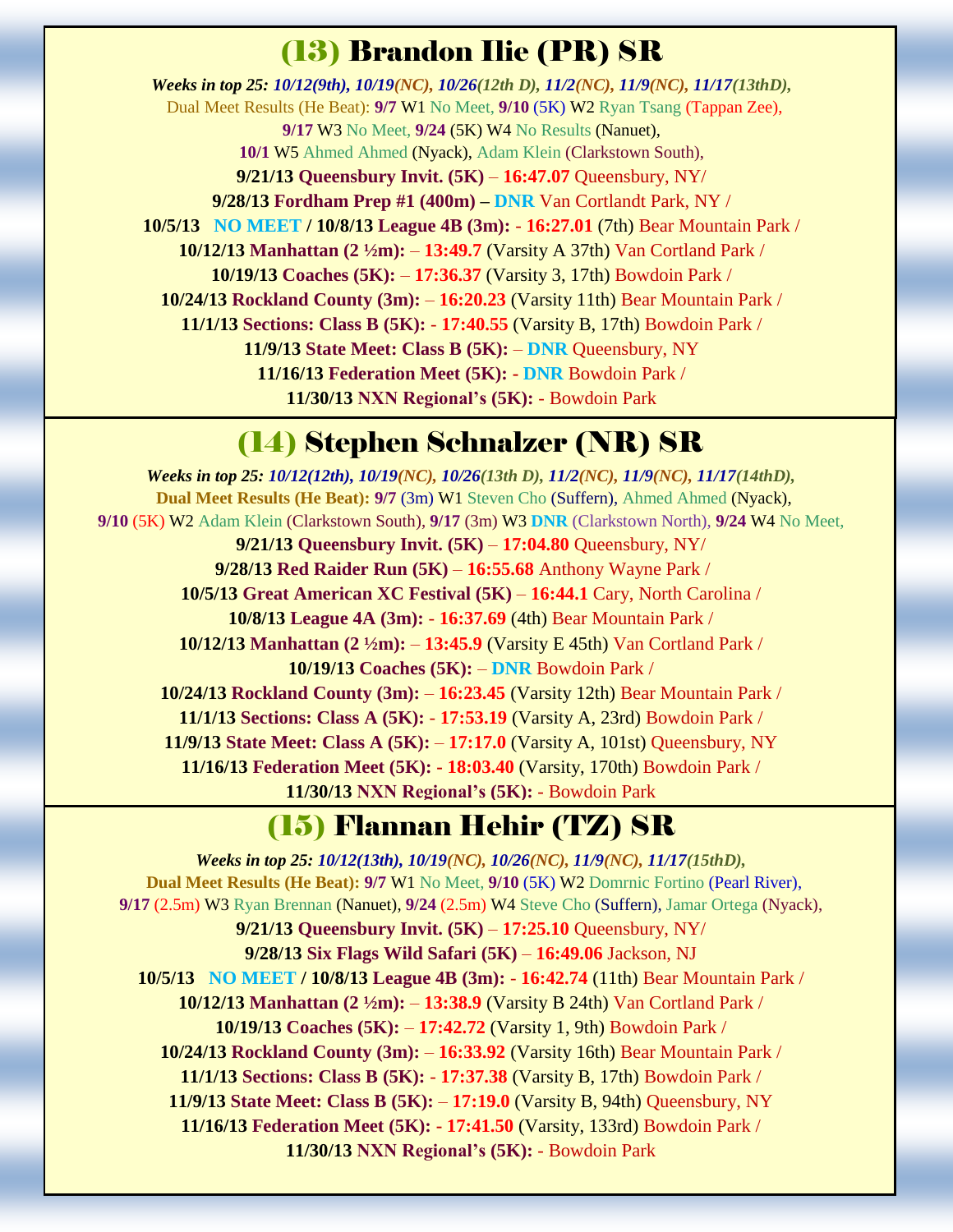# (16) Richard Stephens (NR) JR

*Weeks in top 25: 10/12(19th), 10/19(NC), 10/26(16th U), 11/2(NC), 11/9(NC), 11/17(NC),* **Dual Meet Results (He Beat): 9/7** (3m) W1 Jeremy Solomon, Steven Cho (Suffern), Ahmed Ahmed (Nyack), **9/10** (5K) W2 Chris Burrill (Clarkstown South), **9/17** (3m) W3 Alex Vignali (Clarkstown North), **9/21/13 Queensbury Invit (5K):** – **16:55.39** Queensbury, NY/ **9/28/13 Red Raider Run (5K):** –**16:53.31** Anthony Wayne Park / **10/5/13 Great American XC Festival (5K):** – **16:44.0** Cary, North Carolina / **10/8/13 League 4A (3m):** - **16:46.64** (5th) Bear Mountain Park /

**10/12/13 Manhattan (2 ½m):** – **13:56.0** (Varsity E 60th) Van Cortland Park /

**10/19/13 Coaches (5K):** – **DNR** Bowdoin Park /

**10/24/13 Rockland County (3m):** – **16:33.02** (Varsity 15th) Bear Mountain Park /

**11/1/13 Sections: Class A (5K):** - **17:51.32** (Varsity A, 20th) Bowdoin Park /

**11/9/13 State Meet: Class A (5K):** – **16:37.5** (Varsity A, 64th) Queensbury, NY **11/16/13 Federation Meet (5K): - 17:53.60** (Varsity, 152nd) Bowdoin Park /

**11/30/13 NXN Regional's (5K):** - Bowdoin Park

# (17) Liam Mallon (NR) JR

*Weeks in top 25: 10/12(15th), 10/19(NC), 10/26(18th D), 11/2(NC), 11/9(17thU), 11/17(NC),* **Dual Meet Results (He Beat): 9/01** (3m) W1 Jeremy Solomon, Steven Cho (Suffern), Ahmed Ahmed (Nyack), **9/10** (5K) W2 Adam Klein (Clarkstown South), **9/17** (3m) W3 **DNR** (Clarkstown North), **9/21/13 Queensbury Invit (5K):** – **16:54.33** Queensbury, NY/ **9/28/13 Red Raider Run (5K):** –**17:04.84** Anthony Wayne Park / **10/5/13 Great American XC Festival (5K):** – **17:11.0** Cary, North Carolina / **10/8/13 League 4A (3m):** - **16:48.85** (6th) Bear Mountain Park / **10/12/13 Manhattan (2 ½m):** – **13:54.4** (Varsity E 59th) Van Cortland Park / **10/19/13 Coaches (5K):** – **DNR** Bowdoin Park / **10/24/13 Rockland County (3m):** – **16:41.42** (Varsity 20th) Bear Mountain Park / **11/1/13 Sections: Class A (5K):** - **17:39.96** (Varsity A, 17th) Bowdoin Park / **11/9/13 State Meet: Class A (5K):** – **16:51.8** (Varsity A, 81st) Queensbury, NY **11/16/13 Federation Meet (5K): - 17:51.40** (Varsity, 149th) Bowdoin Park / **11/30/13 NXN Regional's (5K):** - Bowdoin Park

# (18) Jeremy Solomon (Suffern) JR

*Weeks in top 25: 10/12(16th), 10/19(NC), 10/26(17th D), 11/2(NC), 11/9(18thD), 11/17(NC),* **Dual Meet Results (He Beat): 9/7** (3m) W1 James Feeney (North Rockland), Jamar Ortega (Nyack), **9/10** (2.5m) W2 No Results (Clarkstown North), **9/17** (3m) W3 Adam Klein (Clarkstown South), **9/24** (2.5m) W4 Reubeun Mulholland (Tappan Zee), Jamar Ortega (Nyack), **9/21/13 Suffern Invit (3m):** - **16:49.78** Bear Mountain Park **9/28/13 Ocean State Invit (5K) – 17:14.72** Goddard Park, Warwick, Rhode Island / **10/4/13 Paul Short (5K)** – **Extreme Heat (Cancelled)** Lehigh University, Pa / **10/8/13 League 4A (3m):** - **16:57.25** (7th) Bear Mountain Park / **10/12/13 Manhattan (2 ½m):** – **13:54.1** (Varsity G, 35th) Van Cortland Park / **10/19/13 Coaches (5K):** – **17:40.69** (Varsity 3, 20th) Bowdoin Park / **10/24/13 Rockland County (3m):** – **16:39.04** (Varsity 18th) Bear Mountain Park / **11/1/13 Sections: Class A (5K):** - **17:46.98** (Varsity A, 19th) Bowdoin Park / **11/9/13 State Meet: Class A (5K):** – **DNR** Queensbury, NY **11/16/13 Federation Meet (5K): -** Bowdoin Park / **11/30/13 NXN Regional's (5K):** - Bowdoin Park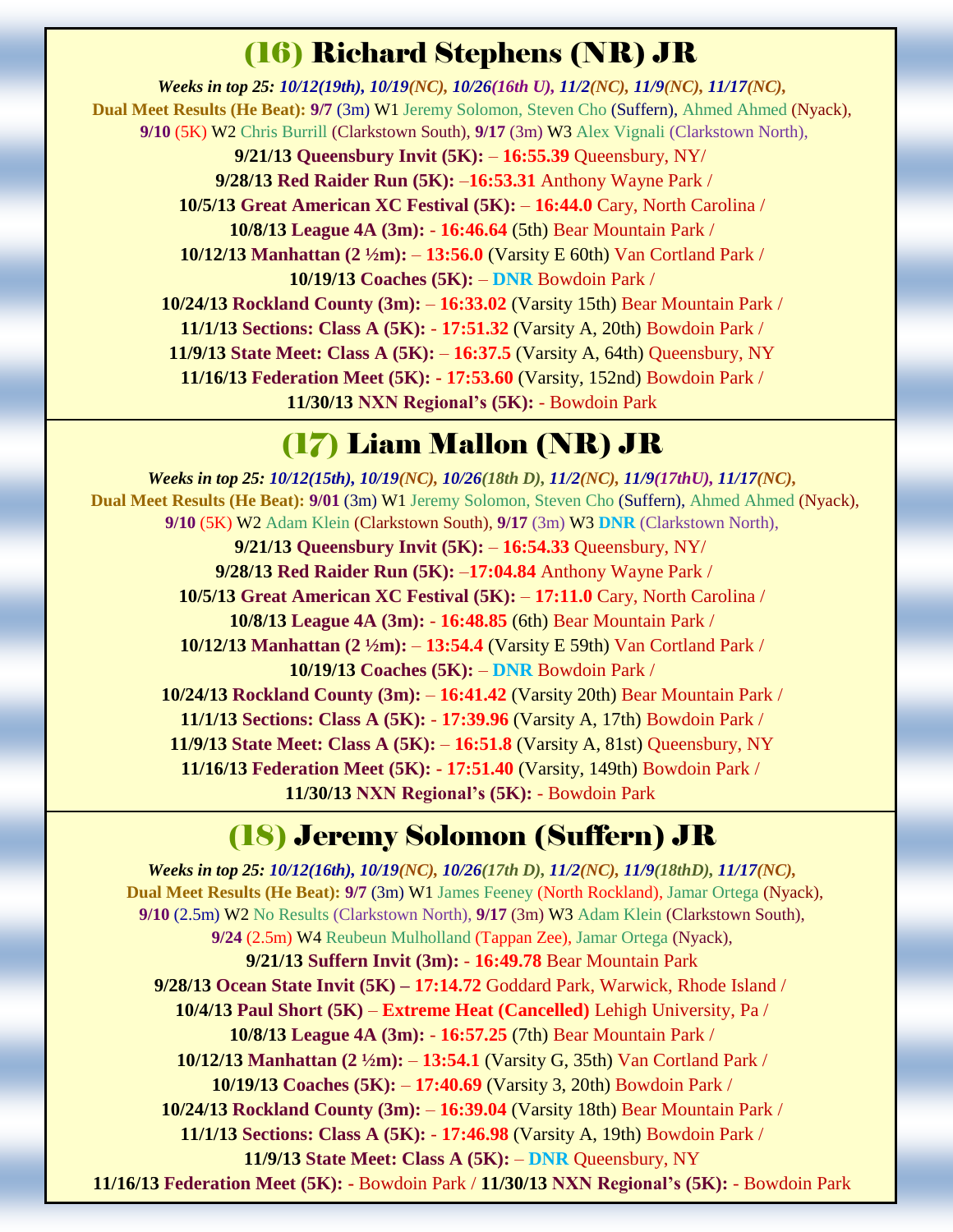### (19) Reuben Mulholland (TZ) SR

*Weeks in top 25: 10/12(22nd), 10/19(NC), 10/26(21st U), 11/2(19thU), 11/9(NC), 11/17(NC),* **Dual Meet Results (He Beat): 9/7** W1 No Meet, **9/10** (5K) W2 Aidan Russell (Pearl River), **9/17** (2.5m) W3 James Camillieri (Nanuet), **9/24** (2.5m) W4 Diego Santory (Suffern), Patrick Hennelly (Suffern), Jamar Ortega (Nyack), **9/21/13 Queensbury Invit. (5K):** – **DNR** Queensbury, NY/ **9/28/13 Six Flags Wild Safari (5K):** – **17:15.27** Jackson, NJ **10/5/13 NO MEET / 10/8/13 League 4B (3m):** - **16:55.75** (15th) Bear Mountain Park / **10/12/13 Manhattan (2 ½m):** – **14:04.9** (Varsity B 50th) Van Cortland Park / **10/19/13 Coaches (5K):** – **17:49.77** (Varsity 1, 12th) Bowdoin Park / **10/24/13 Rockland County (3m):** – **16:31.85** (Varsity 14th) Bear Mountain Park / **11/1/13 Sections: Class B (5K):** - **18:04.75** (Varsity B, 29th) Bowdoin Park / **11/9/13 State Meet: Class B (5K):** – **17:08.8** (Varsity B, 86th) Queensbury, NY **11/16/13 Federation Meet (5K): - 18:03.30** (Varsity, 169th) Bowdoin Park / **11/30/13 NXN Regional's (5K):** - Bowdoin Park

### (20) Matt LeMoine (NR) JR

*Weeks in top 25: 10/12(17th), 10/19(NC), 10/26(19th D), 11/2(20thD), 11/9(NC), 11/17(NC),* **Dual Meet Results (He Beat):** 9/7 (3m) W1 Steven Cho (Suffern), Ahmed Ahmed (Nyack), **9/10** (5K) W2 Adam Klein (Clarkstown South), **9/17** (3m) W3 DNR (Clarkstown North), **9/24** No Meet, **9/21/13 Queensbury Invit (5K)** – **16:54.33** Queensbury, NY/ **9/28/13 Red Raider Run (5K)** –**17:04.83** Anthony Wayne Park / **10/5/13 Great American XC Festival (5K)** – **17:30.7** Cary, North Carolina / **10/8/13 League 4A (3m):** - **17:05.47** (9th) Bear Mountain Park / **10/12/13 Manhattan (2 ½m):** – **13:50.3** (Varsity E 56th) Van Cortland Park / **10/19/13 Coaches (5K):** – **DNR** Bowdoin Park / **10/24/13 Rockland County (3m):** – **16:42.93** (Varsity 22nd) Bear Mountain Park / **11/1/13 Sections: Class A (5K):** - **18:04.77** (Varsity A, 30th) Bowdoin Park / **11/9/13 State Meet: Class A (5K):** – **DNR** Queensbury, NY **11/16/13 Federation Meet (5K): - 17:59.20** (Varsity, 162nd) Bowdoin Park / **11/30/13 NXN Regional's (5K):** - Bowdoin Park

#### (21) Ryan Brennan (Nanuet) JR

*Weeks in top 25: 10/12(20th), 10/19(NC), 10/26(NC), 11/2(21stD), 11/9(NC), 11/17(NC),* **Dual Meet Results (He Beat): 9/7** W1 No Meet, **9/10** (5K) W2 James Ortega (Nyack), **9/17** (2.5) W3 Ryan Tsang (Tappan Zee), **9/24** (5K) W4 No Results (Pearl River), **9/21/13 Suffern Invit (3m):** - **16:44.98** Bear Mountain Park /  **9/28/13 Herrmann XC Invit (5K) – 17:28.3** Utica, NY / **10/5/13 NO MEET / 10/8/13 League 4B (3m):** - **16:48.58** (13th) Bear Mountain Park / **10/12/13 Manhattan (2 ½m):** – **14:00.3** (Varsity F, 31st) Van Cortland Park / **10/19/13 Coaches (5K):** – **17:28.27** (Varsity 4, 9th) Bowdoin Park / **10/24/13 Rockland County (3m):** – **16:48.06** (Varsity 24th) Bear Mountain Park / **11/1/13 Sections: Class B (5K):** - **18:27.96** (Varsity B, 38th) Bowdoin Park / **11/9/13 State Meet: Class B (5K):** – **DNR** Queensbury, NY **11/16/13 Federation Meet (5K): - DNR** Bowdoin Park / **11/30/13 NXN Regional's (5K):** - Bowdoin Park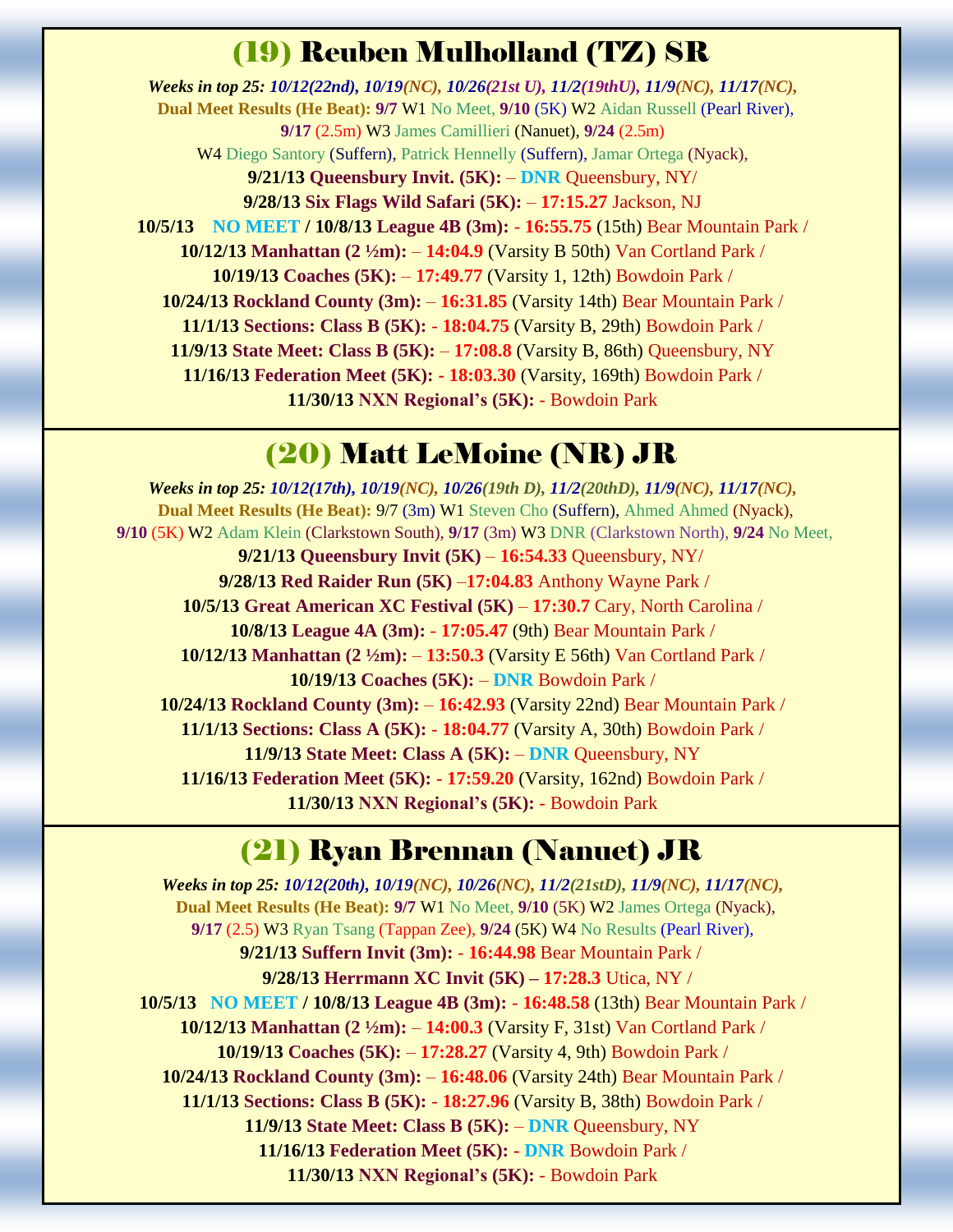#### (22) Diego Santory (Suffern) JR

*Weeks in top 25: 10/12 (NL), 10/19(NL), 10/26(22th), 11/2(NC), 11/9(NC), 11/17(NC),* **Dual Meet Results (He Beat): 9/7** (3m) W1 (North Rockland), (Nyack), **9/10** (2.5m) W2 (Clarkstown North), **9/17** (3m) W2 (Clarkstown South), **9/24** (2.5m) W4 (Tappan Zee), (Nyack),

**9/21/13 Suffern Invit (3m):** - **16:46.02** (Varsity A, 15th) Bear Mountain Park / **9/28/13 Ocean State Invit (5K) – 17:28.46** (26th) Goddard Park, Warwick, Rhode Island / **10/4/13 Paul Short (5K)** – **Extreme Heat (Cancelled)** Lehigh University, Pa / **10/8/13 League 4A (3m):** - **17:24.39** (13th) Bear Mountain Park / **10/12/13 Manhattan (2 ½m):** – **14:22.9** (Varsity G, 68th) Van Cortland Park / **10/19/13 Coaches (5K):** – **17:35.97** (Varsity 3, 16th) Bowdoin Park / **10/24/13 Rockland County (3m):** – **16:14.13** (Varsity 8th) Bear Mountain Park / **11/1/13 Sections: Class A (5K):** - **17:54.57** (Varsity A, 25th) Bowdoin Park / **11/9/13 State Meet: Class A (5K):** – **DNR** Queensbury, NY **11/16/13 Federation Meet (5K): - DNR** Bowdoin Park / **11/30/13 NXN Regional's (5K):** - Bowdoin Park

#### (23) Steven Cho (Suffern) SR

*Weeks in top 25: 10/12(21st), 10/19(NC), 10/26(23rdD), 11/9(NC), 11/17(NC),* **Dual Meet Results (He Beat): 9/7** (3m) W1 TJ Morales (North Rockland), Ahmed Ahmed (Nyack), **9/10** (2.5m) W2 No Results (Clarkstown North), **9/17** (3m) W3 Adam Klein (Clarkstown South), **9/24** (2.5m) W4 Pat Flangnan (Tappan Zee), Jamar Ortega (Nyack), **9/21/13 Suffern Invit (3m):** - **16:40.27** Bear Mountain Park **9/28/13 Ocean State Invit (5K) – 17:36.41** Goddard Park, Warwick, Rhode Island / **10/4/13 Paul Short (5K)** – **Extreme Heat (Cancelled)** Lehigh University, Pa / **10/8/13 League 4A (3m):** - **DNR** Bear Mountain Park / **10/12/13 Manhattan (2 ½m):** – **14:00.3** (Varsity G, 44th) Van Cortland Park / **10/19/13 Coaches (5K):** – **17:38.06** (Varsity 3, 18th) Bowdoin Park / **10/24/13 Rockland County (3m):** – **16:52.42** (Varsity 26th) Bear Mountain Park / **11/1/13 Sections: Class A (5K):** - **18:08.28** (Varsity A, 32nd) Bowdoin Park / **11/9/13 State Meet: Class A (5K):** – **DNR** Queensbury, NY **11/16/13 Federation Meet (5K): - DNR** Bowdoin Park / **11/30/13 NXN Regional's (5K):** - Bowdoin Park

# (24) Ahmed Ahmed (Nyack) SR

*Weeks in top 25: 10/12, 10/19(NC), 10/26(HM), 11/2(24thU), 11/9(NC), 11/17(NC),* **Dual Meet Results (He Beat): 9/7** (3m) W1 Dylan Serino (North Rockland), Jeremy Soloman (Suffern), **9/10** (5K) W2 Ryan Brennan (Nanuet), **9/17** (5K) W3 Michael Waldrom (Albertus Magnus), **9/24** (2.5m) W4 **DNR** (Tappan Zee), (Suffern), **10/1** (5K) W5 Timmy Boyko (Pearl River), Alan Araujo (Clarkstown South), **9/21/13 Suffern Invit.** – (3m) **16:31.46** Bear Mountain Park / **9/28/13 Six Flags Wild Safari (5K)** – **16:45.17** Jackson, NJ **10/5/13 Bear Classic (5K)** – **16:06.0** Brewster NY/ **10/8/13 League 4B (3m):** - **17:41.33** (21st) Bear Mountain Park / **10/12/13 Manhattan (2 ½m):** – **DNR** Van Cortland Park / **10/19/13 Coaches (5K):** – **DNR** Bowdoin Park / **10/24/13 Rockland County (3m):** – **DNR** Bear Mountain Park / **11/1/13 Sections: Class B (5K):** - **17:31.40** (Varsity B, 11th) Bowdoin Park / **11/9/13 State Meet: Class B (5K):** – **DNR** Queensbury, NY **11/16/13 Federation Meet (5K): - DNR** Bowdoin Park / **11/30/13 NXN Regional's (5K):** - Bowdoin Park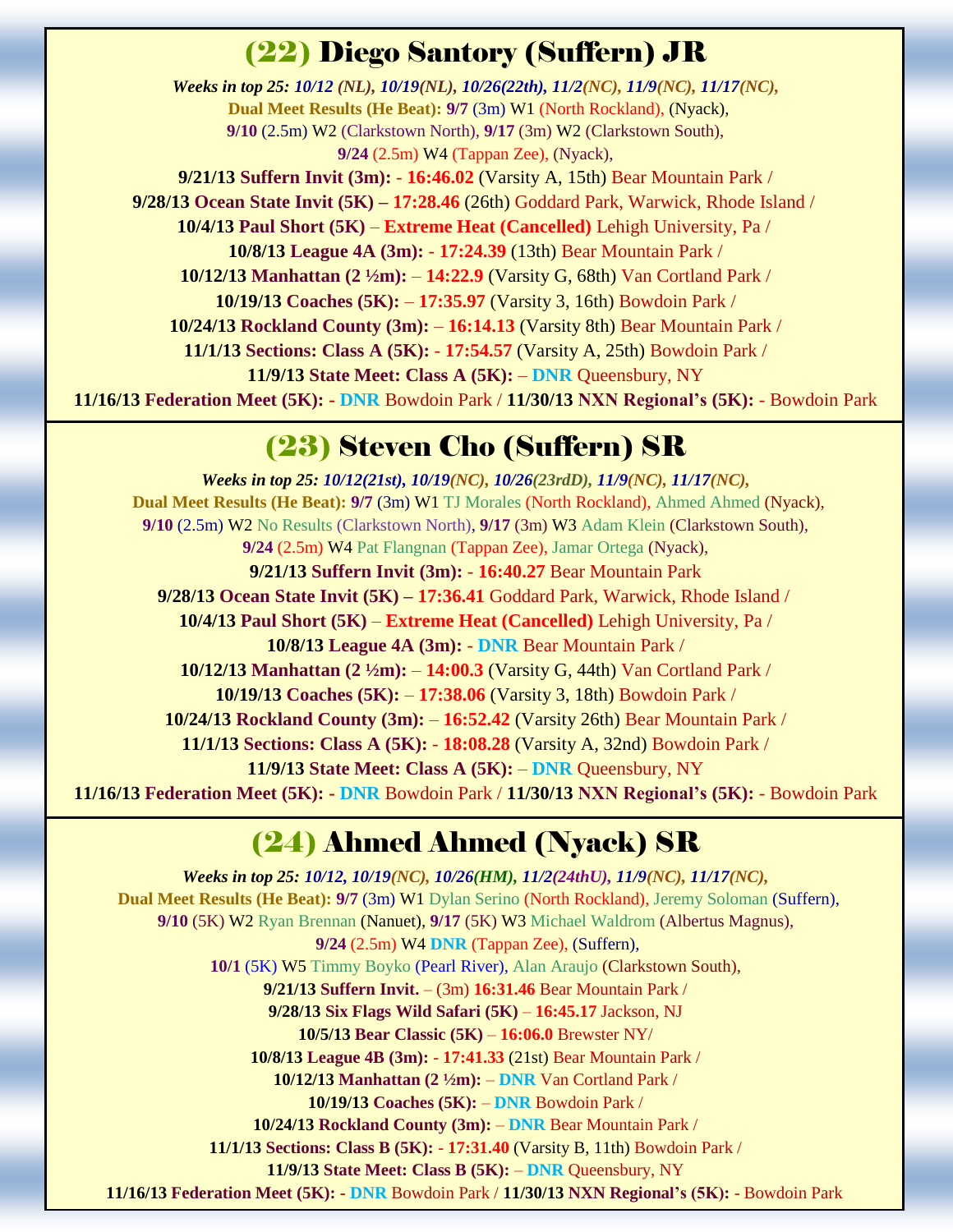# (25) Ben McDermott (PR) JR

*Weeks in top 25: 10/12(NL), 10/19(NL), 10/26(NL), 11/2(25thU), 11/9(NC), 11/17(NC),* Dual Meet Results (He Beat): **9/7** W1 No Meet, **9/10** (5K) W2 Liam Burke (Tappan Zee), **9/17** W3 No Meet, **9/24** (5K) W4 No Results (Nanuet), **10/1** W5 **DNR** (Nyack), **9/21/13 Queensbury Invit** – (5K) **16:26.88** Queensbury, NY / **9/28/13 Fordham Prep #1 (400m) – DNR** Van Cortlandt Park, NY / **10/5/13 NO MEET / 10/8/13 League 4B (3m):** - **DNR** Bear Mountain Park / **10/12/13 Manhattan (2 ½m):** – **DNR** Van Cortland Park / **10/19/13 Coaches (5K):** – **DNR** Bowdoin Park / **10/24/13 Rockland County (3m):** – **16:56.57** (JV 2nd) Bear Mountain Park / **11/1/13 Sections: Class B (5K):** - **17:35.17** (Varsity B, 14th) Bowdoin Park / **11/9/13 State Meet: Class B (5K):** – **DNR** Queensbury, NY **11/16/13 Federation Meet (5K): - DNR** Bowdoin Park / **11/30/13 NXN Regional's (5K):** - Bowdoin Park

> **In the Top 25:** Ben McDermott (Pearl River), **Out of Top 25:** Patrick Hennelly (Suffern),

# <u>Ionorable Mention</u>

# () Patrick Hennelly (Suffern) Soph

*Weeks in top 25: 10/12(23rd), 10/19(NC), 10/26(25thD), 11/2(HM),* **Dual Meet Results (He Beat): 9/7** (3m) W1 James Feeney (North Rockland), Jamar Ortega (Nyack), **9/10** (2.5m) W2 No Results (Clarkstown North), **9/17** (3m) W3 Adam Klein (Clarkstown South), **9/24** (2.5m) W4 TJ Rusell (Tappan Zee), Jamar Ortega (Nyack), **9/21/13 Suffern Invit (3m):** - **17:03.41** Bear Mountain Park **9/28/13 Ocean State Invit (5K) – 17:32.28** Goddard Park, Warwick, Rhode Island / **10/4/13 Paul Short (5K)** – **Extreme Heat (Cancelled)** Lehigh University, Pa / **10/8/13 League 4A (3m):** - **17:05.27** (8th) Bear Mountain Park / **10/12/13 Manhattan (2 ½m):** – **14:02.8** (Varsity G, 47th) Van Cortland Park / **10/19/13 Coaches (5K):** – **17:52.08** (Varsity 3, 29th) Bowdoin Park / **10/24/13 Rockland County (3m):** – **16:40.47** (Varsity 19th) Bear Mountain Park / **11/1/13 Sections: Class A (5K):** - **DNR** Bowdoin Park / **11/9/13 State Meet: Class A (5K):** – **DNR** Queensbury, NY **11/16/13 Federation Meet (5K): - DNR** Bowdoin Park / **11/30/13 NXN Regional's (5K):** - Bowdoin Park